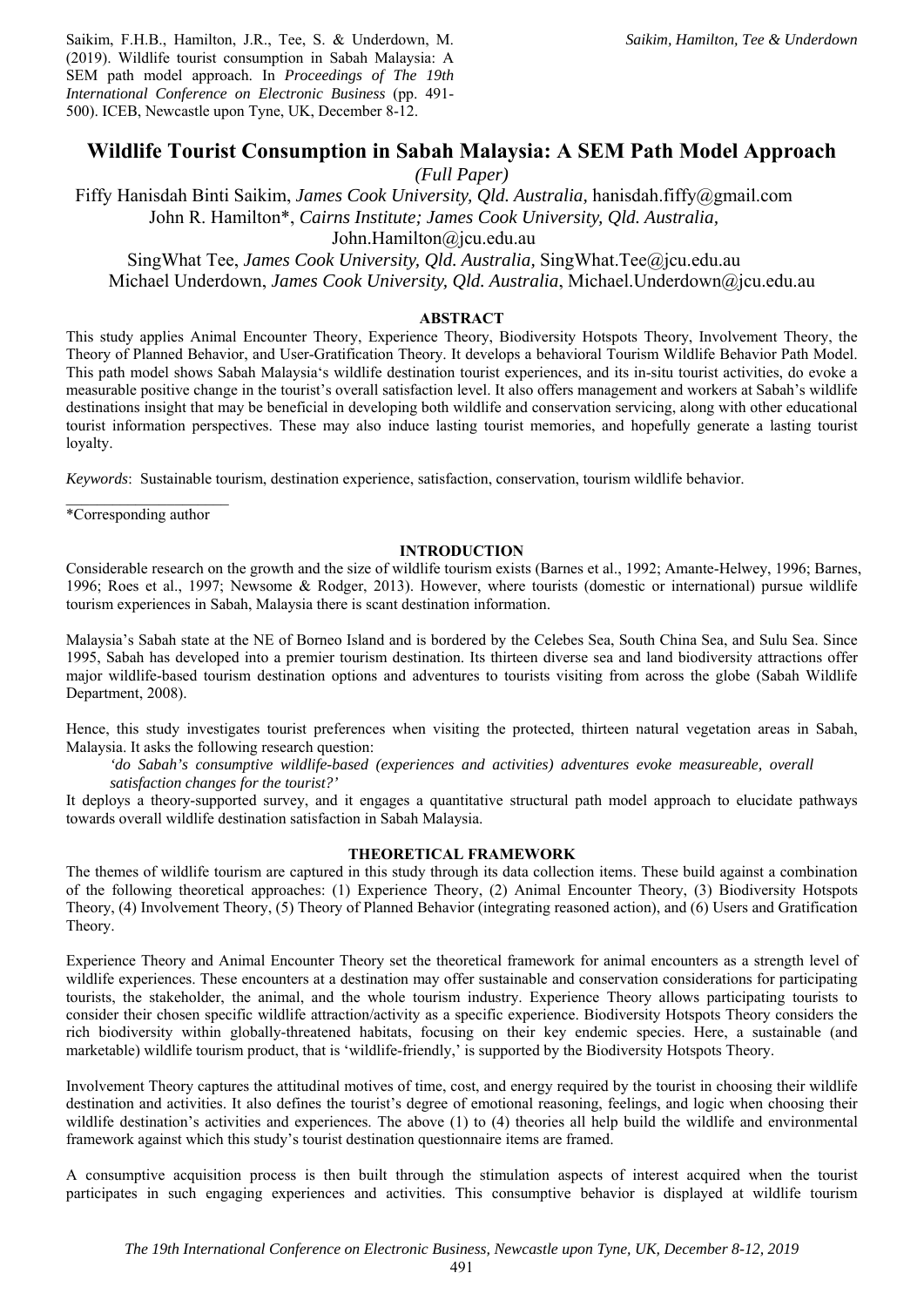destinations. It is supported by the Involvement Theory (Havitz & Dimanche, 1999; Gursoy & Gavcar, 2003; Pearce & Kang 2009). Involvement builds direct experiences as an internal, motivated, behavioral-value commitment (Hamilton & Tee, 2015b). This consumptive acquisition process builds a simulation of interest - acquired through participation in engaging activities and experiences. Ratchford and Vaughn (1989) observe involvement helps tourists develop certain opinions that inturn likely affect their behavior. Animal Encounter Theory, Experience Theory, Biodiversity Hotspots Theory, and Involvement Theory all help build the wildlife and environmental framework against which this study's tourist destination questionnaire items are framed.

The tourist's relations, beliefs and behavior link through Involvement Theory into the Theory of Planned Behavior (Aijen, 1991) - where the tourist applies their reasoned action. Here, a heightened involvement intention (motive) leads the tourist to consume both experiences and activities, and so acquire a new (satisfying) perception of the destination and its wildlife (Fodness & Murray, 1997; Vogt & Anderick, 2003). Thus, the Users (tourists) and Gratifications (reflective behavioral outcomes) Theory (Katz et al., 1973) applies to post-event tourist satisfaction. It also applies when the tourist assesses if a sufficient personal behavioral change has also engendered (1) a sense of trust in the destination's offerings, and (2) a sense of loyalty towards this destination offerings.

Further, when a tourist chooses to come to a wildlife destination, they likely come with a pre-conceived attitude, with a set of pre-conceived norms, and with a suitable behavioral control mechanism. A tourist's expectations regarding their forthcoming experiences and activities then extends into a participation, or user phase. If this participation is deemed of value, then a tourist's participation (user) phase may extend through to an overall satisfaction (gratification) phase (Hamilton & Tee, 2015a; 2015b).

The Users and Gratifications Theory approach also sees tourists within the destination and it wildlife habitat intentionally choosing an aspect of this environment that over their time at the destination likely leads to a consumptive assessment concerning their wildlife knowledge and determinants. This also creates a sense of trust in the tourist's conservation memories and recollection views. It may also lead to a reflective perception around a degree of loyalty (or ongoing respect for) towards this wildlife environment, and all may also culminate into a reflective overall net satisfaction perception about the wildlife destination. Thus, a planned behavior and involvement approach is adopted by this study. This is illustrated in Figure 1 as the proposed wildlife tourism behavior framework for the study.



Figure 1: Proposed Tourism Wildlife Behavior Framework.

# **TOURIST WILDLIFE BEHAVIOR**

The initial destination drawcard constructs (activities and experience) supporting a tourist participation are likely consumptive (Coghlan & Prideaux, 2009). Hence, a destination likely needs to provide activities, wildlife species, environmental attributes, and behavioral opportunities that facilitate a tourist preferencing towards the wildlife tourism context (Newsome et al., 2004). Such responses should be physical, as well as behavioral (Kellert, 1996; Plous, 1993; Eddy et al. 2001; Tremblay, 2002).

Table 1 presents key tourist engagement characteristics. These are primarily experiential and they are also likely destinationspecific. For example, in Sabah, Malaysia, tourists are exposed to protected wildlife conservation programs. Here, they may be offered a variety of protected species movements, environmental sensory walks, endangered animal behaviors, and feeding stations - as well as education! This controlled-environment reduces habitat damage, promotes survival of endangered species, and promotes conservation among tourists (Syamlal, 2002). It also reduces poaching, and other destructive human activities (SWD, 2010).

In studies of the conservation of wildlife species, a key determinant is understanding what creates overall tourist satisfaction. A tourist who actively experiences positive wildlife encounters, likely shares such destination experiences, and may also revisit. Over-time this increases the awareness of wildlife and helps build long-term global conservation values towards species (Shackley, 1996; Moscardo & Saltzer, 2004; Newsome et al. 2004; Higginbottom, 2004). Thus, from the above discussion, this study proposes the Tourist Wildlife Behavior model shown in Figure 2.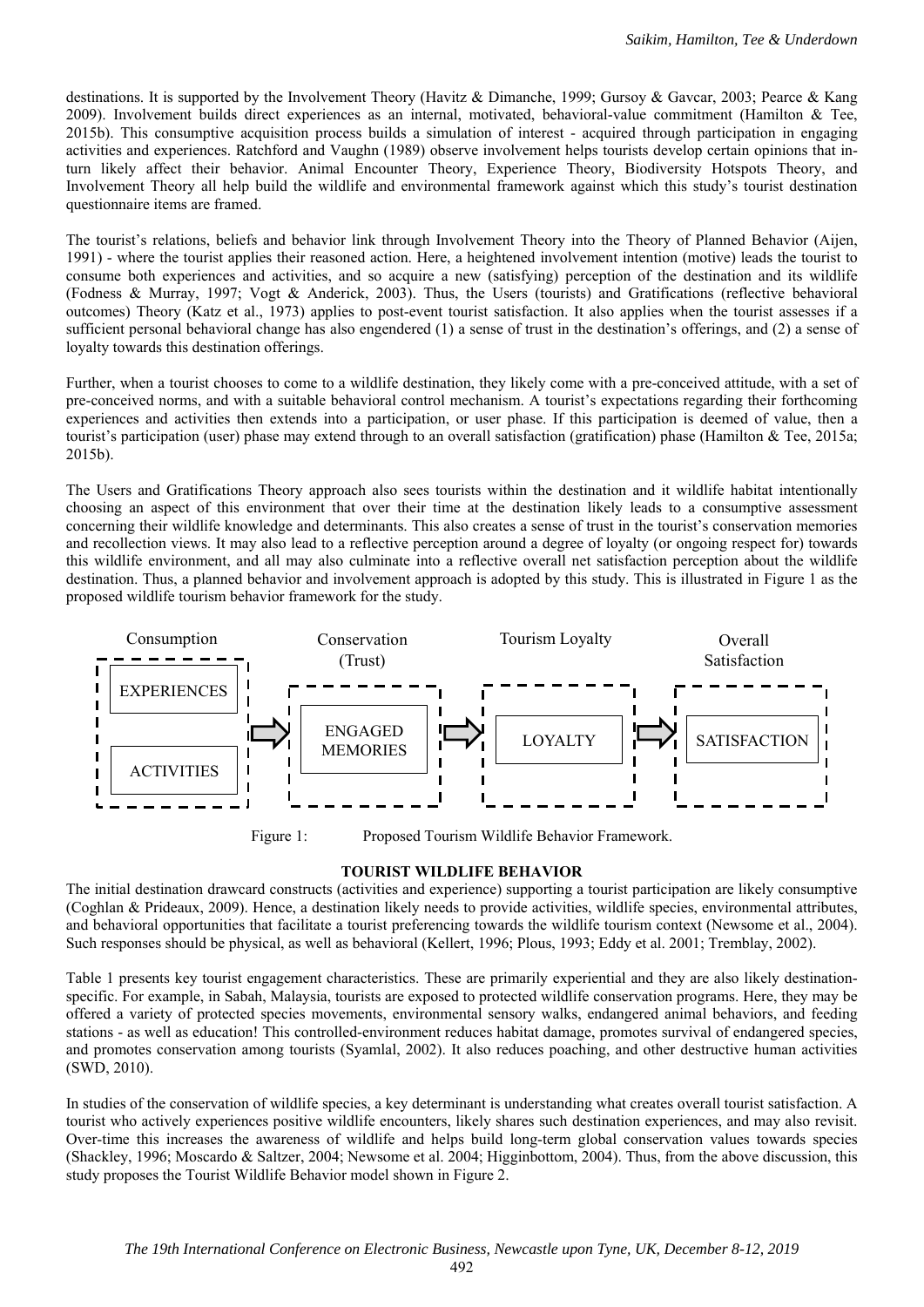## **Epistemology**

Primarily, this research examines the interaction between the respondent and the setting (destination), and how the wildlifebased experiences characterize such interaction. Hence, constructionism is a suitable epistemology for this research. Constructivism examines how tourists construct different meaning in different ways in relation to the same studied phenomena (Crotty, 1998). It relates objects or events viewed by a respondent and delivers study meaning (Rubin & Rubin, 2005).

| Table 1:                                  | Wildlife Tourism Characteristics (Saikim, 2019).                                                          |
|-------------------------------------------|-----------------------------------------------------------------------------------------------------------|
| <b>CHARACTERISTICS</b>                    | <b>REFERENCES</b>                                                                                         |
| Seeing wildlife in natural<br>environment | Moscardo & Saltzer (2004), Duffus & Dearden (1993),<br>Schanzel & McIntosh (2000), Moscardo et al. (2001) |
| Wildlife behaving naturally               | Moscardo & Saltzer (2004)                                                                                 |
| Rare and unique wildlife                  | Moscardo & Saltzer (2004), Reynolds & Braithwaite (2001),<br>Shackley (1996)                              |
| Large variety of wildlife                 | Moscardo & Saltzer (2004), Higginbottom (2004), Hammit et<br>al. (1993), Moscardo et al. (2001)           |
| Easily seen wildlife                      | Moscardo & Saltzer (2004)                                                                                 |
| Presence of infants                       | Schanzel & McIntosh (2000)                                                                                |
| Human-like                                | Tremblay (2002), Plous (1993), Eddy et al. (2001), Moscardo<br>et al. (2001)                              |
| Large                                     | Shackley (1996), Davies et al. (1997), Johnston (1998), Sagan<br>& Marguils (1993), Newsome et al. (2004) |
| Popularity of the species                 | Reynolds & Braithwaite (2001)                                                                             |
| Aesthetic appeals                         | Tremblay (2002), Kellert (1996), Newsome et al. (2004)                                                    |



Figure 2: Proposed Tourist Wildlife Behavior Model Framework.

### **METHODOLOGY**

### **Study Boundaries**

The capture of tourist respondents regarding their wilderness/wildlife experiences is limited to visitors undertaking wildlifebased tours of Sabah, Malaysia. Data capture occurs over a five month period and so is time dependent (Blaxter et al., 2002). For cost purposes, this study is conducted at the Kota Kinabalu International Airport (KKIA) (Blaxter et al., 2002). This convenience sample approach depends upon the availability of tourists, access before international flight departures, and the airport's co-operation (Blaxter et al., 2002; DePoy & Gitlin, 1998). Surveying experience is another practical consideration (Blaxter et al., 2002). Valuable comparative insights towards the selection of methodology, and the above boundary elements, are available in a prior local Sukau Village case study (Fletcher, 2009).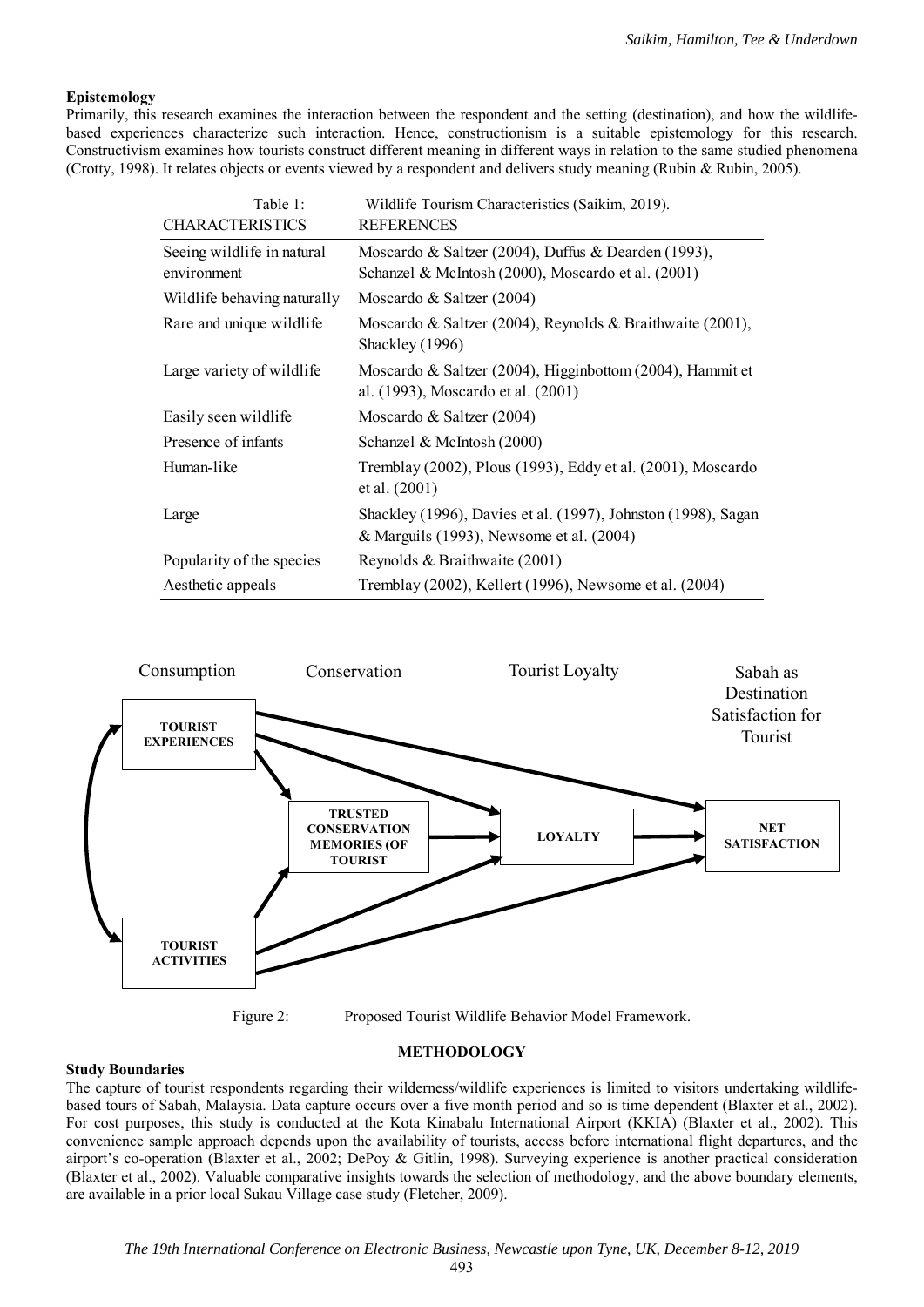### **Research Population**

A research population can be represented by a well-defined collection of components (Arber, 2001; DePoy & Gitlin, 1998). These are that the tourist (1) has attended and completed a wildlife-based adventure in Sabah, Malaysia, and (2) has likely acquired a degree of satisfaction from this wilderness experience. Four highly-trained, third-year undergraduate students collected KKIA tourist survey responses across various genders, ages and nationalities. The survey was conducted whilst tourists were waiting for their international departure flight. Survey completion took around 10 minutes. A focus group of six, and a small pilot study of 20 Sabah wildlife tourists, helped refine this study's sequential exploratory strategy and items selected (Cresswell, 2003). Departing tourists provided six hundred and forty six (646) valid, self-administered questionnaire data sets (Sarantakos, 1993; Bradburn et al., 2003a; 2003b). The varying levels of literacy, and the language skills among the study participants, remained a limitation to this English only survey method (Davies, 1994), but English remained the most widely used language for those tourists departing KKIA.

#### **Research Coverage**

Survey triangulation (Blaxter et al., 2002; DePoy & Gitlin, 1998) involved some 'face-to-face' and voluntary, brief interviews to obtain comprehensive views on some key perceptions provided by the tourist respondents (Hawe et al., 1991; Blaxter et al., 2002). Thus, a more detailed understanding of tourist's wildlife/wilderness experience was achieved (DePoy & Gitlin, 1998).

This study's survey areas include: (1) demographics (asked at the end of the questionnaire) (Bradburn et al., 2003a; 2004b) and covering: gender, educational qualifications, work status, current country of residence, year of birth (Bradburn et al. (2003a; 2003b), and country of residence; (2) trip characteristics including: times visited Sabah; individual or group travel; how know about Sabah wildlife; travel mode. The Sabah Tourism Board Visitor Survey (STB, 2010) helped develop these questions; (3) behavioral motivations around expectations and activities/attractions (Matlin, 2004) aimed to meet the needs of tourists and to enhance their satisfaction (Graefe et al., 2001); (4) wildlife-based perceptions of experiences, activities/attractions; (5) satisfaction with wildlife-based destination tours (Ragheb & Tate, 1993; Tribe & Snaith, 1998); (6) conservation perspectives as: ecotourism, awareness around the environment, maintaining sustainability, education, and conservation-conscious (Taylor & Baker, 1994; Bolton & Drew, 1991; Tian-Cole & Crompton, 2003); (7) intention to re-visit important when assessing competitive edge (Parasuraman, 1997); and (8) consumer loyalty as indicative of an overall consumer satisfaction (Petrick, 2002).

### **DATA ANALYSIS**

#### **Demographic analysis**

Most tourists who visited Sabah expect to see wildlife. This study shows these visitation reasons include seeing the rainforest (12%), its endemic wildlife (43%), along with its diversity of animals (16%) and seeing an abundance of animals (21%). Another lesser expectation sought is experiencing traditional culture (7%). On average, tourists rated Sabah's wildlife destinations as value-for-money (41%), and as offering a high quality-of-service (46%).

Expectations are generally met during the tourist's stay in Sabah. Here, 39% of tourists perceived they saw more than expected, 34% indicated expectations were met, and 19% noted Sabah exceeded their expectations.

Kinabatangan River (19%) and Danum Valley Conservation Area (17%) are the survey respondents most popular Sabah wildlife destinations – indicating a high wildlife destination imperative by tourists visiting through KKIA. Tourists perceive preservation and conservation (92), scenery (88%), learning (90%), and 'awe-and-wonder' (71%) as key wildlife destination drivers. This indicates conservation should be promoted by Sabah wildlife destinations.

One negative is when tourists' fail to see the wildlife they expect (90%). Other negatives include occasional: inexperience tour guides (66%), bad encounters with insects/leeches (67%), and lack of time at the wildlife destination (79%). Thus, Sabah likely needs to improve it tourist support servicing aspects, and should aim to negate any poor at-destination, in-situ experiences and/or activities.

Most tourists are aged 25-44 years. This age group is most aware of, and most interested in the wildlife species - particularly endangered species - including the orang utans (18%) ( $n = 113$ ) and the elephants (10%) ( $n = 66$ ).

Satisfaction with the wildlife destination is broad and complex. It incorporates 13 measurements including: vegetation condition, species diversity, sign-posting, facilities, information centres, staff hospitality, safety measures, species availability, accommodation condition, scenery, road condition, food and convenient business hours. All 13 items hover around a 96% satisfaction level. A single final overall satisfaction question offered the generalized tourism opinion of 'net satisfaction'. This was enlisted in the development of Figure 3.

### **Quantitative Analysis**

Frequencies, average, medians and histograms summarized data and exposed patterns. Pearson's chi square showed significant relations of wildlife viewing types against other variables. Most questionnaire item responses engaged a five point (lowest importance = 1 to highest importance = 5) Likert scale approach. Here non-parametric tests and Mann-Whitney Tests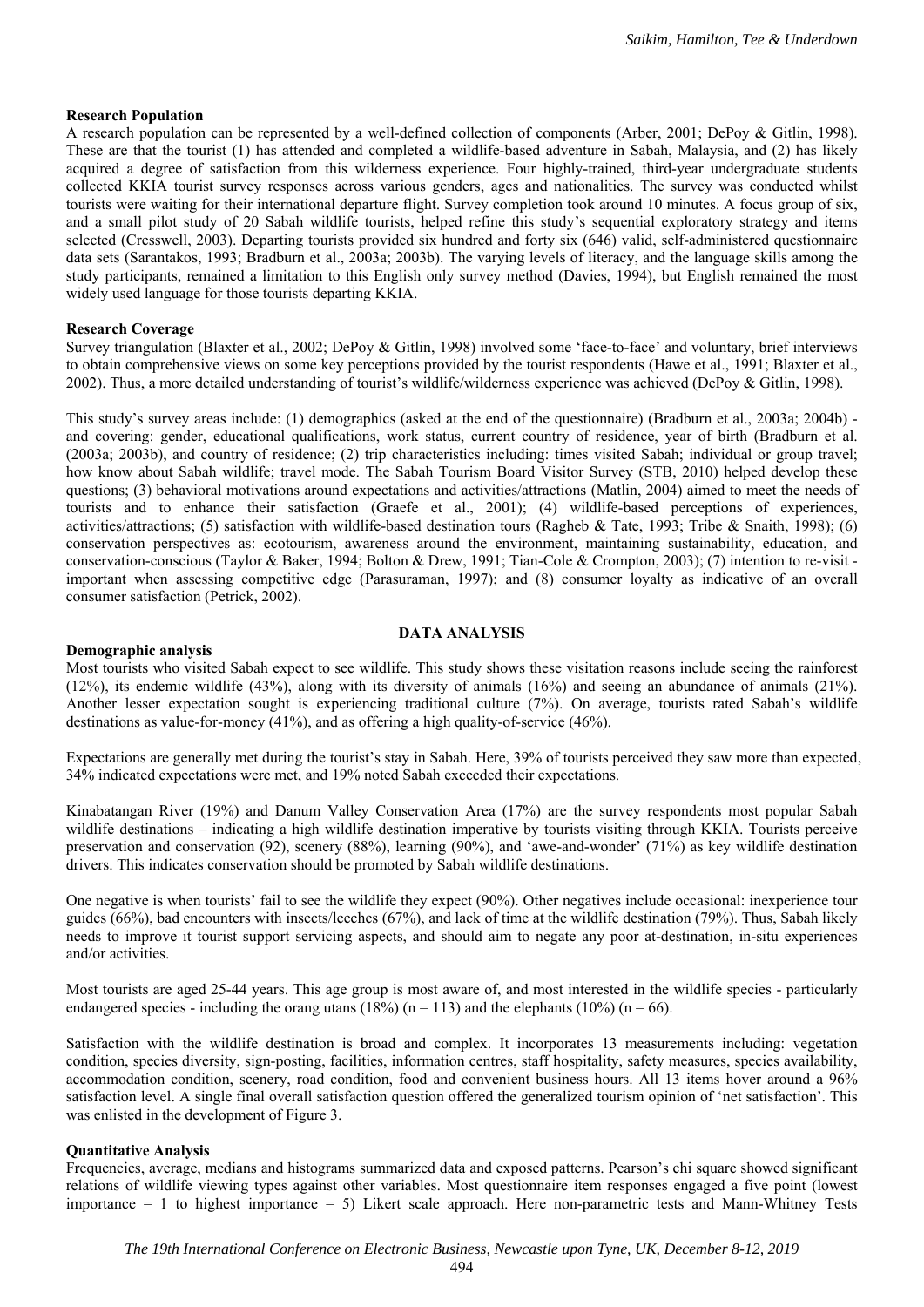determined any significant differences against different types of wildlife viewing (Quinn & Keough, 2002). Other questions required factor reduction. This factor reduction approach engaged a varimax orthogonal rotation and a principal components approach to maximize the dispersion of factor item loadings within each construct - whilst assuming all constructs to be independent (Field, 2005). Here, Kaiser-Meyer-Olkin measure of sampling adequacy indicates suitable compactness of the relative correlations (Field, 2005), Cronbach's alpha 0.7 - 0.9) for each construct shows strong internal consistency across the embedded items, and residuals (< 0.05) show compact constructs existed across the Tourist Wildlife Behavior Model (Hair et al. 2010).

Table 2 summarizes the SPSS/AMOS 23.0 path modelling constructs and their final item measures. All measures indicate solid questionnaire response spreads, strong to very strong construct item fits, and solid factor/construct representations (Hair et al. 2010).

| Table 2: Construct/loadings for tourists visiting Sabah, Malaysia, wildlife destinations. |                            |             |                          |                                 |            |  |  |
|-------------------------------------------------------------------------------------------|----------------------------|-------------|--------------------------|---------------------------------|------------|--|--|
| <b>CONSTRUCT &amp; MEASUREMENT ITEMS</b><br>(all items 1=lowest importance, 5=highest)    | <b>ITEM</b><br><b>LOAD</b> | <b>MEAN</b> | <b>STD</b><br><b>DEV</b> | <b>CRONBACH</b><br><b>ALPHA</b> | <b>AVE</b> |  |  |
| <b>CONSUMPTIVE EXPERIENCES</b>                                                            |                            | 3.91        | 0.83                     | 0.95                            | 0.86       |  |  |
| well connected with the (uniques) wildlife                                                | 0.930                      |             |                          |                                 |            |  |  |
| adventurous lifestyle (exp) due to wildlife                                               | 0.918                      |             |                          |                                 |            |  |  |
| Good tourism facilities and infrastructure                                                | 0.908                      |             |                          |                                 |            |  |  |
| <b>CONSUMPTIVE ACTIVITIES</b>                                                             |                            | 3.83        | 0.77                     | 0.92                            | 0.75       |  |  |
| Nature interpretation                                                                     | 0.930                      |             |                          |                                 |            |  |  |
| Touched wildlife                                                                          | 0.919                      |             |                          |                                 |            |  |  |
| Seeing wildlife in natural environs                                                       | 0.879                      |             |                          |                                 |            |  |  |
| First time with unique animal in real life                                                | 0.720                      |             |                          |                                 |            |  |  |
| <b>TRUSTED CONSERVATION MEMORIES</b>                                                      |                            | 3.96        | 0.69                     | 0.73                            | 0.48       |  |  |
| Memorable encountered with animals                                                        | 0.768                      |             |                          |                                 |            |  |  |
| Activities create (environmental) awareness                                               | 0.754                      |             |                          |                                 |            |  |  |
| Nature interpretation instills wildlife knowledge                                         | 0.544                      |             |                          |                                 |            |  |  |
| <b>LOYALTY (ACQUIRED)</b>                                                                 |                            | 3.87        | 0.78                     | 0.95                            | 0.83       |  |  |
| Will definitely come again                                                                | 0.934                      |             |                          |                                 |            |  |  |
| Suggest to families and relatives                                                         | 0.911                      |             |                          |                                 |            |  |  |
| Promote in website/blog/media social                                                      | 0.905                      |             |                          |                                 |            |  |  |
| Attached as volunteers                                                                    | 0.887                      |             |                          |                                 |            |  |  |
| NET(ACQUIRED) SATISFACTION (1 item)                                                       |                            | 3.72        | 0.78                     |                                 |            |  |  |



*The 19th International Conference on Electronic Business, Newcastle upon Tyne, UK, December 8-12, 2019*  495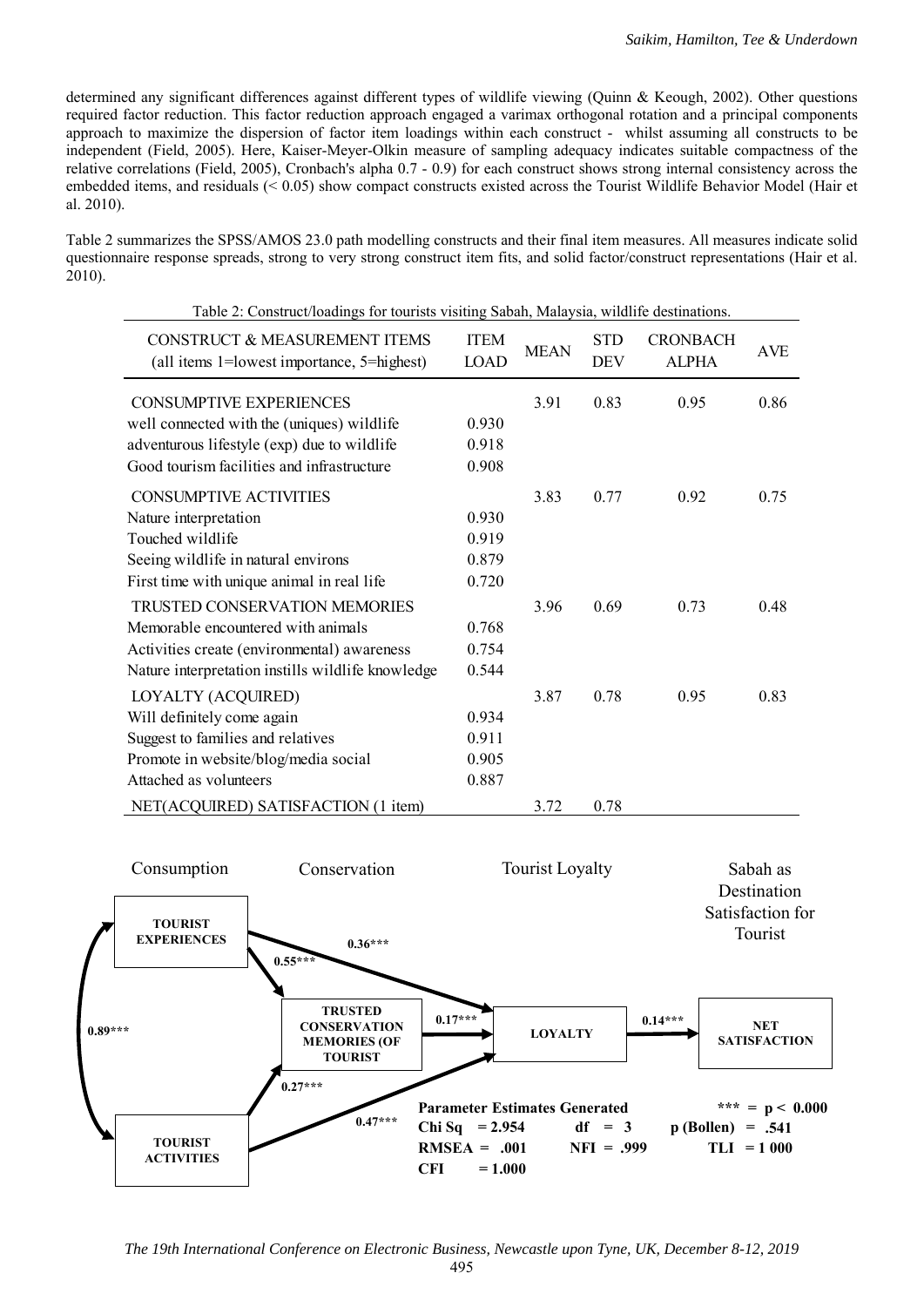#### Figure 3: Tourism Wildlife Behavior Path Model.

The Figure 3 AMOS 23.0 path model developed from Table 2 for the 646 tourist cases delivers an excellent fit model ( $\chi$ 2/df = 1.0, p(Bollen-stine) > 0.541, RMSEA = 0.001, NFI= 0.999, TLI = 1.000, CFI = 1.000), with all pathways very highly significant (<0.001). No further paths can be removed, and no alternative models can be generated. The tourist's overall net satisfaction measure is included as a single item as it represents an important Sabah wildlife tourism driver. If this net satisfaction construct is removed, an excellent fit saturated model still exists – again supporting the validity of the Figure 3 path model structure.

#### **DISCUSSION**

With the two highly correlated independent constructs and the single item net satisfaction measure each being further developed, Figure 3 model path improvements may be exposed. For example the construct 'trusted conservation emotions' is currently not delivering significant paths in the Figure 3 path model, yet is should work conjointly beside the trusted conservation memories construct, and so deliver a stronger Figure 3 stage 2 conservation memories intermediaries block. Revisiting, and improving these constructs may be a useful model redevelopment in the future.

Figure 3's standardized total effects (Table 3) of the tourist's perceptions of their consumptive wildlife event experience and activities shows their perceived net effects onto each downstream construct. These downstream constructs (tourist's trusted conservation memories, tourist's loyalty, and tourist's overall satisfaction with the wildlife destination event) show the wildlife destination event strongly influences the tourist's conservation memories as well their loyalty, and these reflective measures then exert a small contribution towards the tourist's overall net satisfaction (Table 3: 7.4% and 6.4% respectively) towards this reflective wildlife destination tourist perception in Sabah, Malaysia. The paths between experience and activities to netsatisfaction are not significant, and so are not presented in the Figure 3 tourism wildlife behavior path model.

Wildlife destination consumptive experiences and activities both strongly influence tourist loyalty (Table 3). Hence, Sabah's wildlife tourism destinations should focus on presenting tourists with unique and educative information that is focused on instilling behavioral and lasting memories of the wildlife destination. This approach may encourage revisits by loyal tourists. These destinations should also focus on offering additional event, historical, sustainable, and/or environmentally-sensitive options that display a likely appeal to the tourist. This helps create an ongoing sense of deepened tourist loyalty towards Sabah and towards its sustainable wildlife destination environments and habitats.

Table 3: Standardized Total Effects of Constructs onto Dependent Construct (Acquired Satisfaction) for those visiting Sabah,

| Malaysia (all respondents).                              |                                                                                   |                                                                                  |                                                                  |  |  |  |  |  |
|----------------------------------------------------------|-----------------------------------------------------------------------------------|----------------------------------------------------------------------------------|------------------------------------------------------------------|--|--|--|--|--|
| <b>CONSTRUCTS</b><br>(FIGURE 2)                          | <b>WILDLIFE</b><br><b>DESTINATION</b><br><b>CONSUMPTIVE</b><br><b>EXPERIENCES</b> | <b>WILDLIFE</b><br><b>DESTINATION</b><br><b>CONSUMPTIVE</b><br><b>ACTIVITIES</b> | <b>TRUSTED</b><br><b>CONSERVATION LOYALTY</b><br><b>MEMORIES</b> |  |  |  |  |  |
| <b>TRUSTED</b><br><b>CONSERVATION</b><br><b>MEMORIES</b> | 0.27                                                                              | 0.55                                                                             |                                                                  |  |  |  |  |  |
| LOYALTY<br>NET(ACQUIRED)                                 | 0.52                                                                              | 0.45                                                                             | 0.17                                                             |  |  |  |  |  |
| <b>OVERALL</b><br><b>SATISFACTION</b>                    | 0.07                                                                              | 0.06                                                                             | 0.02<br>0.14                                                     |  |  |  |  |  |

As the tourist's reflective overall satisfaction decision only loosely relates to their wildlife experiences and activities (Table 3), other supporting factors obviously interplay. These factors lay beyond the scope of this study. They include such factors as: transport, time, food, accommodation, climate, other external conditions, costs, services, and language support.

### **Theoretical Implications**

#### **IMPLICATIONS OF RESEARCH**

This empirical research supports the tourism wildlife behavior path model and also delivers a Bollen-Stine bootstrap validation of the model. It shows that for wildlife tourists, statistically-significant, net-one-directional learning paths do exist, and that all fields of the model are significantly inter-related. This research also confirms that the wildlife tourist primary independent motivational drivers (experiences and activities) for wildlife interaction do reside within the Sabah wildlife destination arena.

This research may be repeated across different nations of the globe - with wildlife tourism preferences towards unique and endemic viewing preferences being predicted as motivators. Using AMOS 25.0 path model approaches, in conjunction with specifically-linked surveys, and with additional outcome constructs flowing across conservation domains, loyalty, and satisfaction as business style outcomes are projected as model drivers.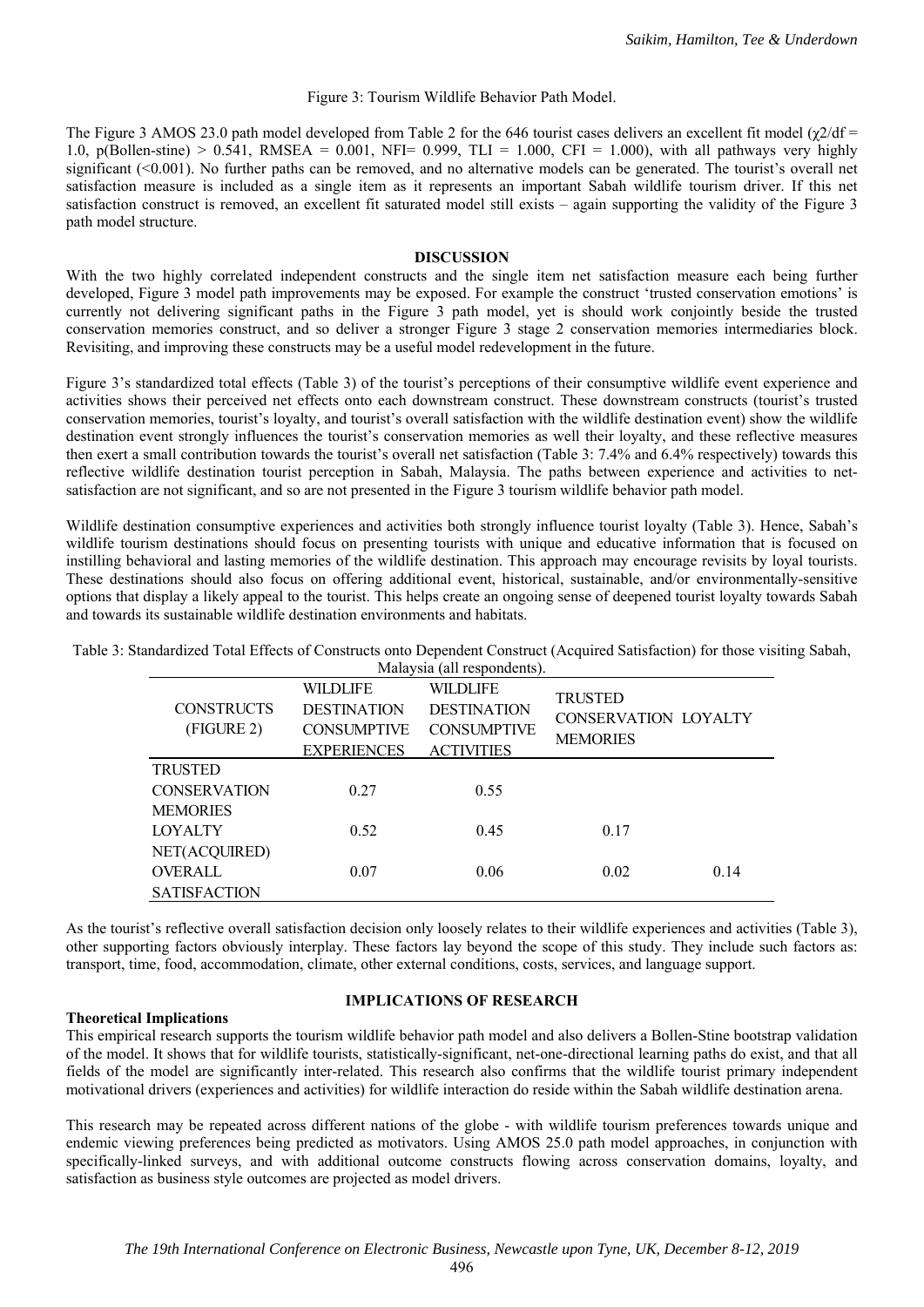Further in-depth assessment is possible through survey developments/enhancements to the items currently deployed, and to subsequent SEM approaches that target strong, unidimensional model development options - ones that further segment the model against demographic categories. For example, this research indicates a difference exists between first-time Sabah wildlife tourists, and Sabah revisiting tourists. Hence, sectioned studies may provide further model enlightenment for those managing wildlife tourism operations in Sabah.

This research has the potential to improve Sabah's, and other wildlife destinations', understanding. Here, moves towards focused wildlife tourism studies is projected to be of value to those managing or marketing such environmentally-sensitive destinations. Thus, a more costly, deeper experiential, and activities-based solution may offer further tourist stimulation. Considerations towards further model changes may present further interesting areas of related research – especially where engaged in other national arenas.

Within wildlife tourism areas, and across nations of the globe, there is an imperative to investigate the net-benefits of such wildlife tourism destinations as an alternative to, or a complement to, generating further understanding around the total touristprovided package of connected and location-specific activities.

### **Practical Implications**

Wildlife tourism operations and/or their marketers) in Sabah, may utilize this study's information, and their own observations, to better design their program experiences and task activities. This study's survey approach elucidates aspects of wildlife tourism believed of most value, and these areas can then frame into future management or marketing packages. Such approaches can result in engaging mixes of tourist learning activities being offered within a specific wildlife destination, and these new approaches can also drive additional knowledge into the wider global tourism market.

Tourism operators and their marketers can use this research approach to help build destination policies related to tourist quality-learning and their how such outcomes may be delivered within their controlled delivery systems. Additional wildlife destination studies tackled by other researchers may capture new construct items along with new sets of refocused outcomes that may even extend through to governmental policies and area controls.

Wildlife tourism in the natural habitat setting of the endemic species likely differs in its processes to guided tours or zoo-based tours. In at-destination, natural wildlife settings, net learning outcomes are likely higher, and a closeness sensitivity may emerge. This likely brings a degree of tourist-assessed opinion that should be regularly tapped to further support destination and governmental policies, and to expand the tourist's learning options. Policy could then refine to build (1) more engaging wildlife tourism options, and (2) further virtual and tangible experiential wildlife tourism options, and (3) additional activities that build an homeostatic (or ongoing and aligned) connection between the tourist and the endemic wildlife species. Such learning engagement processes likely enhance the tourist's perception of the overall wildlife tourism event.

#### **FUTURE RESEARCH**

### **Measurement Aspects**

This study, and its links from previous studies, offers a basic set of literature-based empirical measures that can be developed, and/or extended and/or modified to enhance and expand the knowledge pathways generated within the wildlife tourism field. This path model approach extends relationships between different constructs, and establishes flow paths which may be used by others when setting new and broader strategic wildlife tourism measures and directions. This moves existing research beyond previous studies.

Tourists learn and acquire knowledge differently - especially when exposed to different wildlife environments. Learning and knowledge acquisition is likely age and number of visits related. This may bring a tourist behavioral change that is likely linked to the destination offerings, and/or to their tourist involvement processes. This area offers exciting scope for many future wildlife tourism measurement studies, and for possible associated virtual wildlife tourism application studies.

#### **Theoretical Aspects**

At the tourist operations level researchers may consider how to operationalize their uniqueness capacities, and may then consider how these competencies may be better-packaged, developed, and deployed as quickly as possible – possibly incorporating a raft of discovered educative, knowledge transfer, experiential, and activities processes.

This study indicates an overall tourist interactive reeducation process could be offered. This is a behavioral deliverance processs. Hence, behavior should be considered for incorporation into across wildlife tourism processes. This then offers further theoretical approaches - possibly based around the Theory of Planned Behavior and Users-Gratification Theory.

#### **Management Aspects**

Wildlife tourism researchers may refine our literature supported approach and add, remove or refocus this study's Table 3 measurement items into a more detailed 4 stage Tourism Wildlife Behavior SEM constructs model. This approach likely generates further understanding around the continuum of wildlife tourism connection options that operate within the differing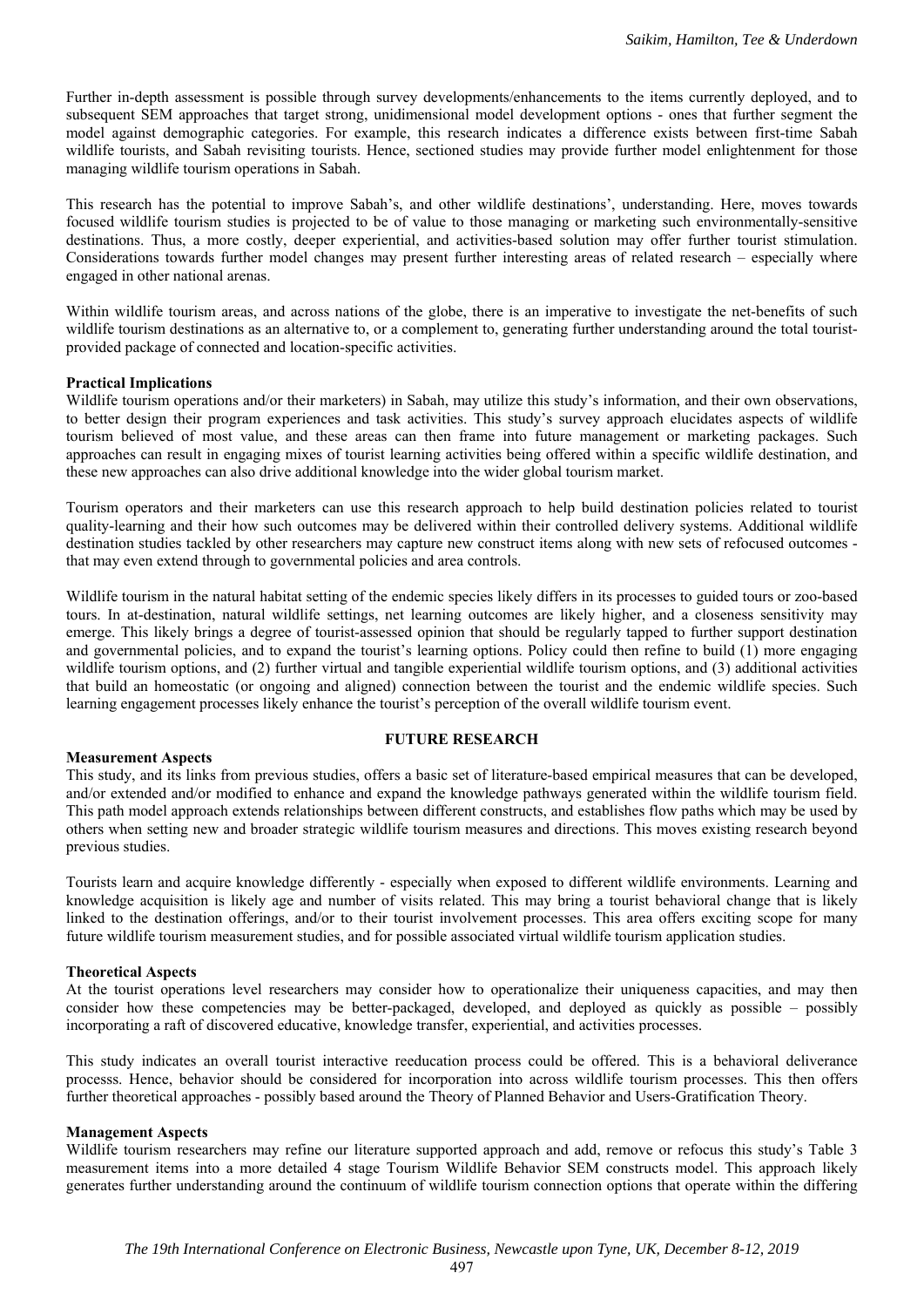nations of the globe. It also offers contrasts between nations. Incorporation of mobile technologies into these domains may also open still further new measurements and social media approaches.

#### **CONCLUSION**

The research question 'do Sabah's consumptive wildlife-based (experiences and activities) adventures evoke measureable, overall satisfaction changes for the tourist?' is behaviorally answered via the Tourism Wildlife Behavior Path Model. This tourist behavioral perceptions model shows the Sabah wildlife destination experiences and the in-situ activities offered can evoke a strong tourist loyalty, but they only evoke a small joint positive effect on the tourist's reflective overall satisfaction. This small satisfaction effect is likely due to the many competing satisfaction influences following the above demographic analysis section. Hence in future studies a range of satisfaction measurement items should be included. This can likely delver an improved Figure 3 model.

In this study, the proposed tourist wildlife behavior model path model framework is partially supported but the two paths proposed between tourist experiences and net satisfaction, and tourist activities and net satisfaction are both found not to be significant at p<0.05. The construct 'trusted conservation emotions' is currently not delivering significant paths in the Figure 3 path model. Again, this study's work may work if the independent constructs, and/or the net satisfaction construct item, are each improved by including further relevant measurement items into one or all of these three constructs.

Today, the tourism industry, at destinations in Sabah Malaysia, is seeking an all-round comprehensive approach that is not only comprehensible, but also one that delivers interpretable (and cost effective) results, and one that focuses towards the future. The Tourism Wildlife Behavior Path Model now provides a framework for the destination tourism industry in Sabah to identify its strengths and/or weaknesses, and to then seek improvement solutions for the experiences and the activities on offer.

Used positively the Tourism Wildlife Behavior Path Model can help frame a more polished servicing, an improved educative perspective within a physical wildlife destination, and a greater tourism loyalty may result. Hence, wildlife tourism parks and their personnel should try to generate both lasting and informative tourist memories. For example, improved connecting infrastructures, better servicing connections, and visit observations well-timed around active wildlife behaviors (like feeding, movement or group connective actions) do add value to activities and experiences and then likely raise the satisfaction levels of outbound wildlife tourists.

#### **REFERENCES**

- Ajzen, I. (1991). The theory of planned behavior. *Organizational Behavior and Human Decision Processes*, 50(2), 179–211. Amante-Helwey, V. (1996), Ecotourists' beliefs and knowledge about dolphins and the development of cetacean ecotourism, *Aquatic Mammals*, 22(2), 131-140.
- Arber, S. (2001). Secondary analysis of survey data 1 D. R*esearching Social Life*, 269.
- Barnes, J., Burgess, J. & Pearce, D. (1992). Wildlife tourism. Swanson, T.M. & Barbier, E.B. (Eds), Economics for the wilds: wildlife, wildlands, diversity and development, London, UK: Earthscan, 136–151.

Barnes, J.I. (1996). Economic characteristics of the demand for wildlife‐viewing tourism in Botswana. *Development Southern Africa*, 13(3), 377-397.

Blaxter, L., Hughes, C. & Tight, M. (2001). How to research. Buckingham, UK: Open University

Bolton, R.N. Drew, J.H. (1991). A multistage model of customers' assessments of service quality and value. *Journal of Consumer Research*, 17(4): 375-384.

- Bradburn, M.J., Clark, T.G., Love, S.B. & Altman, D.G. (2003a). Survival analysis part II: Multivariate data analysis an introduction to concepts and methods. *British Journal of Cancer*, 89, 431-436.
- Bradburn, M.J., Clark, T.G., Love, S.B. & Altman, D.G. (2003b). Survival analysis part III: Multivariate data analysis choosing a model and assessing its adequacy and fit. *British Journal of Cancer*, 89, 605–611.
- Coghlan, A. & Prideaux, B. (2008). Encounters with wildlife in Cairns, Australia: Where, what, who…?. *Journal of Ecotourism*, 7(1), 68-76.
- Cresswell, T. (2003). Landscape and the obliteration of practice. Anderson, K. Domosh, M. Pile, S. & Thrift, N. (Eds.), Handbook of cultural geography, London, UK: Sage Publications, 269-282.
- Crotty, M. (1998). The foundations of social research: Meaning and perspective in the research process.
- Davies, B. (1994). Shards of glass: Children reading & writing beyond gendered identities. Cresskill, NJ: Hampton Press.
- Davies, B. (1997). Constructing and deconstructing masculinities through critical literacy. *Gender and Education*, 9(1), 9-30.
- DePoy, E. & Gitlin, L. (1994), Introduction to Research, St Louis, MO: Mosby,
- Duffus, D.A. & Deardon, P. (1993). Recreational use, valuation, and management, of Killer Whales (Orcinus orca) on Canada's Pacific Coast. *Environmental Conservation*, 20(2), 149-156.
- Eddy, J.M., Leve, L. & Fagot, B. (2001). Coercive family processes: A replication and extension of Patterson's coercion model. *Aggressive Behavior*, 27, 14-25.
- Field, A.P. (2005). Is the meta-analysis of correlation coefficients accurate when population correlations vary? *Psychological Methods*, 10(4), 444.
- Fletcher, C.J. (2009). Conservation, livelihoods and the role of tourism: a case study of Sukau village in the Lower Kinabatangan District, (Doctoral dissertation, Lincoln University, Sabah, Malaysia).
- Fodness, D. & Murray, B. (1997). Tourist information search. *Annals of Tourism Research*, 24(3), 503-523.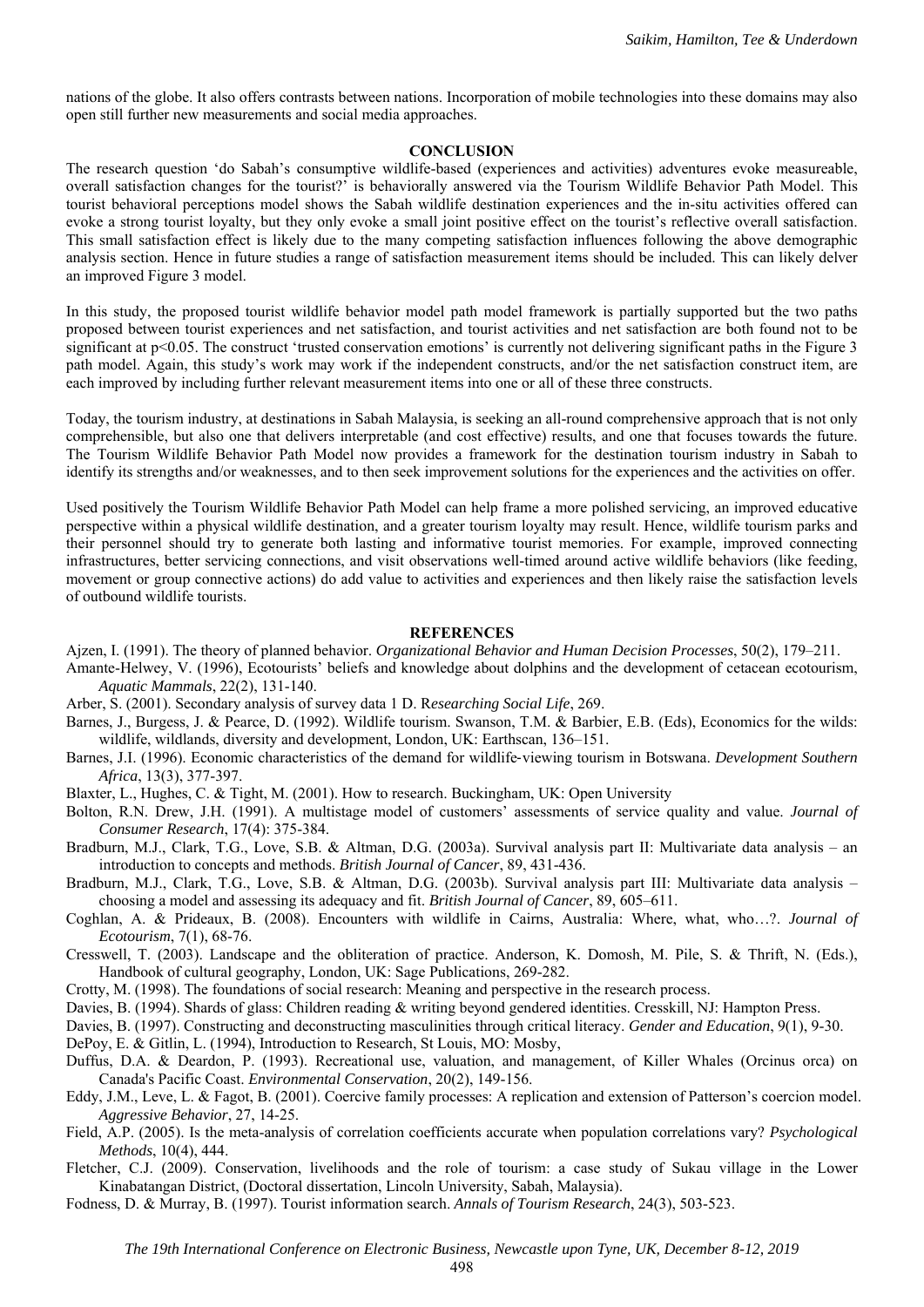Graefe, A.R., Absher, J.D. & Burns, R.C. (2001). Monitoring visitor satisfaction: A comparison of comment cards and more in-depth surveys. Proceedings of 2000 Northeastern Recreation Research Symposium. Gen. Tech. Rep. NE-276. Newtown Square, PA: US Department of Agriculture, Forest Service, Northeastern Research Station, 276, 265-269.

Gursoy, D. & Gavcar, E. (2003) International Leisure Tourists' Involvement Profile, *Annals of Tourism Research*, 30, 906-926. Hair, J.E., Black, W.C., Babin, B.J. & Anderson, R.E. (2010). Multivariate data analysis. London, UK: Pearson International.

- Hamilton, J.R. & Tee, S. (2015a). Engaging technologies-savvy consumers with the internet of things. *In Proceedings of the International Conference on Electronic Business (ICEB)*, Dec 6-20, Hong Kong, China, 15(1), 242–246.
- Hamilton, J.R. & Tee, S. (2015b). Expectations-to-value: connecting customers with business offerings. *International Journal of Internet Marketing and Advertising*, 9(2), 121-140.
- Hammitt, W.E., Dulin, J.N. & Wells, G.R. (1993). Determinants of quality wildlife viewing in Great Smoky Mountains National Park. *Wildlife Society Bulletin*, 21(1), 21-30.
- Havitz, M. & Dimanche, F. (1999). Leisure Involvement Revisited: Drive Properties and Paradoxes. *Journal of Leisure Research*. 31:122–149.
- Hawe, D., Taylor, D. & Hampe, G. (1991). Destination Marketing by States. *Journal of Travel Research*, 30(5):11-17.
- Higginbottom, K. (2004). Wildlife tourism: Impacts, management and planning. Gold Coast, Qld: Common Ground Publishing, (Gold Coast: CRC for Sustainable Tourism).
- Johnston, R.J., (1998). Estimating demand for wildlife viewing in zoological parks: An exhibit-specific, time allocation approach. *Human Dimensions in Wildlife*, 3(1), 16-33.
- Katz, E., Blumler, J.G. & Gurevitch. M. (1973/74). Uses and Gratifications Research. *Public Opinion Quarterly*, 37 (4), 509- 523.
- Kellert SR. (1996). The value of life. Washington, DC: Island Press.
- Matlin, M.W. (2004). Cognition. Chichester: UK: John Wiley & Sons, Inc.
- Moscardo, G. & Saltzer, R. (2004). Understanding wildlife tourism market*s*. In Wildlife Tourism: Impacts, Management and Planning, Higginbottom, K. (ed), Australia: Cooperative Research Centre for Sustainable Tourism.
- Moscardo, G., Woods, B. & Greenwood, T. (2001). Understanding Visitor Perspectives on Wildlife Tourism. *Wildlife Tourism Research Report Series*, No. 2, Australia: Cooperative Research Centre for Sustainable Tourism.

Newsome, D. & Rodger, K. (2013). Wildlife tourism. New York, NY: Routledge.

Newsome, D., Dowling, R. & Moore, S. (2004). Wildlife tourism. Cleveland, UK: Channel View Publications.

Parasuraman, A., (1997). Reflections on gaining competitive advantage through customer value. *Journal of the Academy of Marketing Science*, 25(2), 154-161.

- Pearce, P. & Moscardo, G. (1998). The role of interpretation in influencing visitor satisfaction: A rainforest case study. In W. Faulkner, C. Tidswell, & D. Weaver (Eds), Progress in Tourism and Hospitality Research, 1998, Part 1 (pp. 309–319). Proceedings Eighth Australian Tourism and Hospitality Research Conference, Gold Coast, Qld: Bureau of Tourism Research (Canberra).
- Pearce, P.L., & Kang, M.H. (2009). The effects of prior and recent experience on continuing interest in tourist settings. *Annals of Tourism Research*, 36(2), 172-190.
- Petrick, J.F. (2002). Development of a multi-dimensional scale for measuring the perceived value of a service. *Journal of Leisure Research*, 34(2), 119-134.
- Plous (1993). Psychological mechanisms in the human use of animals. *Journal of Social Issues*, 49, 11- 52.
- Quinn, G.P. & Keough, M.J. (2002). Experimental Design and Data Analysis for Biologists. Cambridge, UK: Cambridge University Press.
- Ragheb, M.G. & Tate, R.L. (1993). A behavior model of leisure participation, based on leisure attitude, motivation and satisfaction. *Leisure Studies*, 12(1), 61–67.
- Ratchford, B. & Vaughn, R. (1989). On the Relationship between Motives and Purchase Decisions: Some Empirical Approaches. Srull T.K. (ed.), *Advances in Consumer Research*, 16, 293-299.
- Reynolds, P.C. & Braithwaite, D. (2001). Towards a conceptual framework for wildlife tourism. *Tourism Management*, 22 (1): 31-42.

Roes, D., Leader-Williams, N. & Dalal-Clayton, B. (1997). Take only photographs, leave only footprints, *Wildlife and Development Series,* No. 10, London, UK: International Institute for Environment and Development.

Rubin, H. J. & Rubin, I. (2005). Qualitative interviewing: The art of hearing data. Thousand Oaks, CA: Sage Publications.

- Sabah Wildlife Department (2008) Volunteer Tourism: Theoretical Frameworks and Practical Applications. Benson, A.M (Ed), New York, NY: Routledge.
- Sagan, D. & Margulis, L. (1993). God, Gaia, and biophilia (ch. 11). In Kellert, S.R. & Wilson, E.O (Eds), The biophilia hypothesis, Washington, DC: Island Press, 345-364.
- Saikim, F.H.B. (2019). Wildlife viewing preferences of visitors to protected areas in Sabah, Malaysia: Implication for the role of wildlife tourism in conservation, Doctoral dissertation, Cairns, Australia: James Cook University.

Sarantakos, S. (1993). *Social research*. Victoria, Australia: Macmillian Publishing Australia.

Schänzel, H.A. & McIntosh, A.J. (2000). An Insight into the Personal and Emotive Context of Wildlife Viewing at the Penguin Place, Otago Peninsula, New Zealand. *Journal of Sustainable Tourism*, 8(1), 36-52.

Shackley, M.L. (1996). Wildlife tourism. Boston, MA: Cengage Learning EMEA.

Syamlal, G.S. (2002). Tourism development and its impact on endangered species: A case study of Nilgiri Thar. *Tourism Review*, 57(1/2), 50-52.